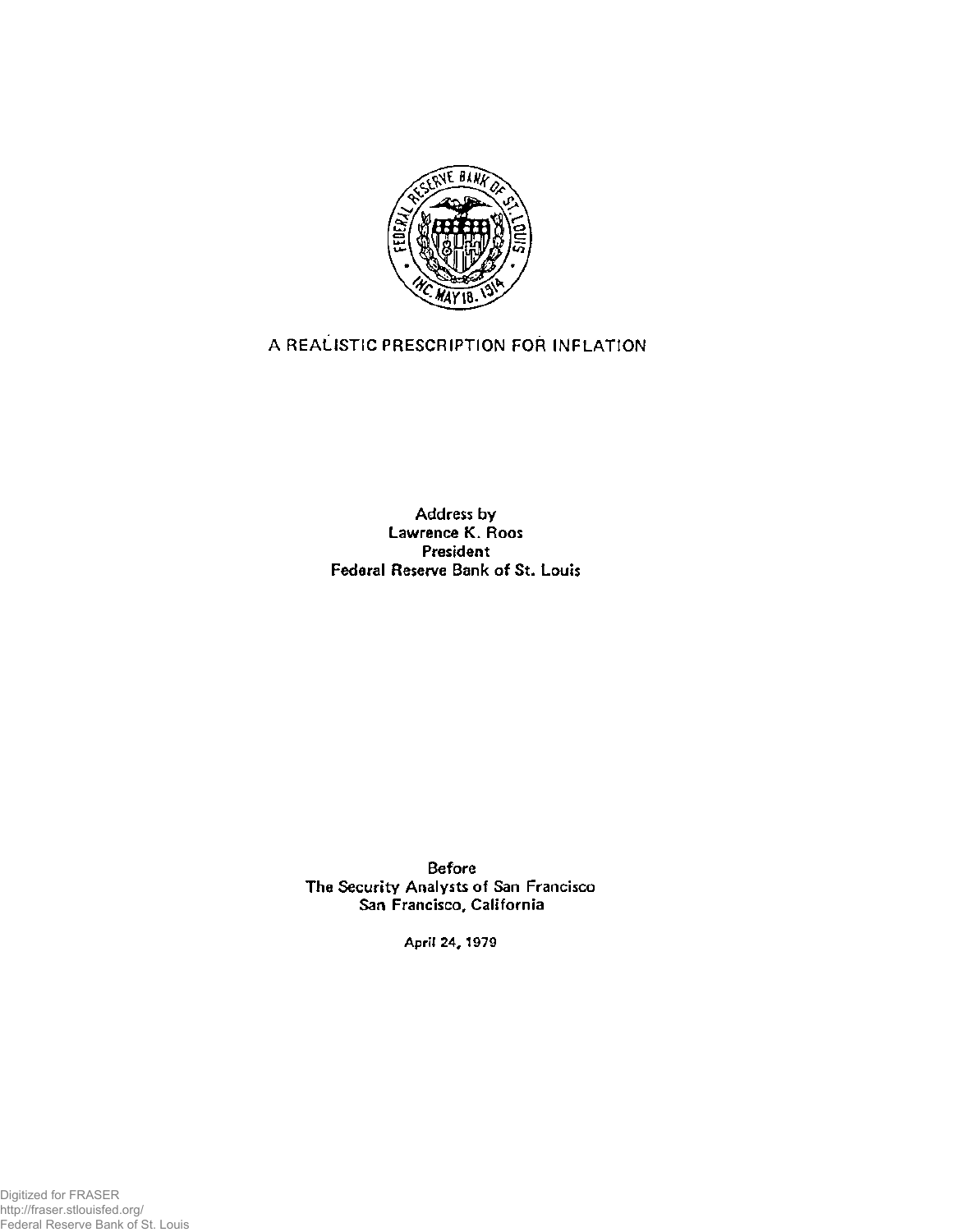**My subject this afternoon is fiction . . . 20th century American fiction. By fiction, I do not mean the stories which make the weekly best-sellers list or pack people into movie theaters. The fiction I am talking about is of a different sort and carries a specialmeaning for us all because it poses a serious threat to our well-being. I refer to the current fiction surrounding the inflation that we are presently experiencing and the options we have for dealing with it . . . the popular misconception that inflation is being aggravated by self-serving actions of businessmen and wage earners and the belief that businesses and unions can be made, through the imposition of wage and price controls, to reduce their demands on the economy and thus reduce inflationary pressures.** 

**Now, I am not opposed to fiction in its proper place. Few would deny that a good story can serve a therapeutic purpose now and then, temporarily diverting our attention from the pressures of everyday life and letting us occasionally "escape from it all."** 

**However, we must be alert to the temptation of taking fanciful stories too seriously, especially when the subject involves us directly. We must remain alert to the dangers of blindly accepting stories which set up false heroes and attribute what goes wrong to supposed enemies. Fiction can become our view of reality when it plays on our sympathy for explanations which involve not fact, but the way that we want things to be. When this happens, when fiction prevents us from dealing with reality ... from directly facing a problem which threatens our individual and collective survival .. . it becomes a serious liability.** 

**National economic events are particularly amenable to interpretations which are very appealing to common sense but which are really serious distortions of reality. While finding solutions to national economic problems is always difficult, its complexity is intensified by a misunderstanding of the issues involved. Inflation, unemployment, the balance of payments, interest rates, and the energy situation, to name a few, are economic issues that affect us all, and we listen when people offer explanations of them. The danger is that we are tempted to hear only what we want to hear and to concentrate our**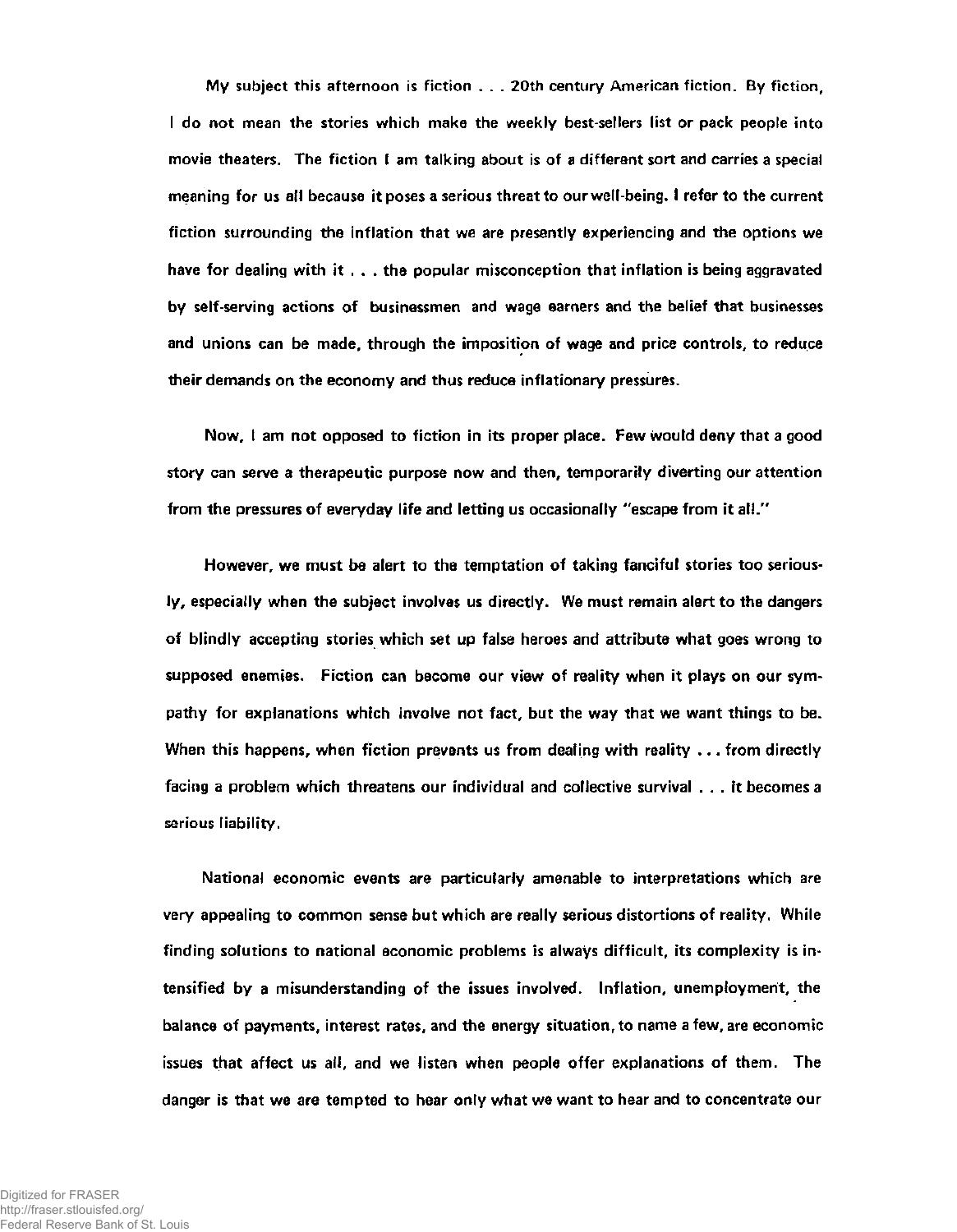**attention on points of view which fit our own particular prejudices. We have an understandable tendency to accept what fits into our individual experience and to be skeptical of arguments which involve abstract relationships and technical jargon. Unfortunately, simplicity does not always mean accuracy, and our individual experience is often a very poor guide to the choice of national economic options.** 

**In dealing with inflation, fiction can very easily replace reality. A case in point is the frequently-stated notion that inflation is caused or aggravated by the self-serving actions of various individuals and groups within the private sector of the economy. In general terms, it has become popular to blame inflation on rising costs of producing goods and services, implying some combination of greed, market power and other selfish behavior in defiance of the laws of supply and demand. Such reasoning sees the traditional tools of monetary and fiscal policy as being almost impotent in the face of price pressure which results from arbitrary increases in costs. From this point of view comes the belief that we can control inflation and avoid severe restriction of production and em**ployment only if we clamp a lid on wages and prices.

**Almost everyday we see examples of this so-called "cost-push" view of inflation. One day we are told that wholesale food prices have risen as a result of actions of farmers and cattlemen, or some mysterious middleman in the food industry, and that this is the source of the inflation on that day. The next day, rising interest rates on mortgages supposedly decreed by avaricious lenders are cited as harbingers of inflation. Energy costs, corporate profits, wage settlements, or even a decline in the international value of the dollar provide convenient excuses for inflation. Such interpretations carry with them the implication that, if we could only directly control each of these various factors, we could conquer inflation.** 

**To the average citizen, this line of reasoning seems very plausible and is very appealing because it is easily understandable. After all, don't the increased costs of the food we eat, the clothes we wear, and the energy we use erode the purchasing power of our dollars?**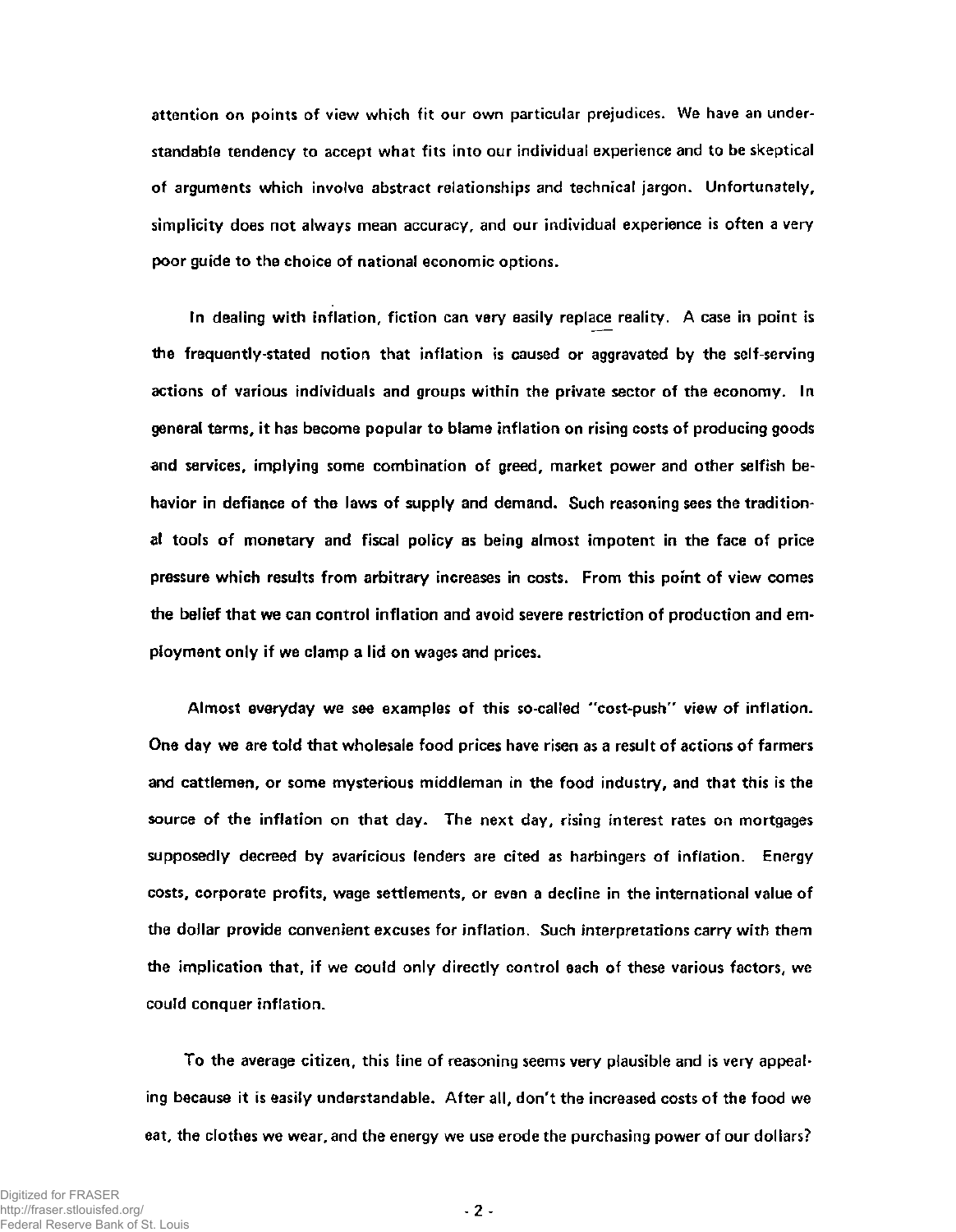**To an individual consumer, these day-to-day price increases are inflation, for these are easily linked to the higher prices that we personally encounter. In simple terms, it is easy to view inflation as being caused by the person who raises prices. If that person pleads that prices had to rise to cover an increase in costs, then the blame is shifted back one notch to those who caused the increase in costs. The process can be carried on endlessly, and an easily-identifiable villain can always be perceived. Furthermore, the assumption that inflation is caused by rising costs of production diverts our attention from its real cause, and this seriously impedes our ability to correct the problem.** 

**Once we accept this line of economic fiction, however, we are trapped in a vicious circle which leads to an almost irrational "us-versus-them" attitude. By identifying each alleged cost-stimulated cause of inflation, people are encouraged to blame each other for causing their economic problems. They are encouraged to sweep the economic horizon with radar, locking onto every factor which comes onto the screen. The actions of others become convenient scapegoats, as in our frustration with inflation we search for convenient ways out of our predicament. Business and labor blame each other and both blame foreign competition. Consumers blame producers, workers blame nonworkers, and everyone has a case for why they are being exploited by others. This situation gets out of hand very quickly and often develops the characteristics of a political witch-hunt.** 

**One very elementary question is left, however. Why are costs of production rising so dramatically? Are there mysterious new forces at work that defy the old laws of economics? Despite the loud and widespread protestations to the contraryr I do not think so. The inflation we face today should not come as a surprise, for it follows more than a decade of inflationary monetary policy. Today's cost pressures and persistent price increases are the legacy of yesterday's policy actions that erred in tolerating limited inflation in the first place.** 

**What, then, is the true cause of inflation? There is no question that rising costs and prices are the most visible factors in the erosion of purchasing power, and it is not**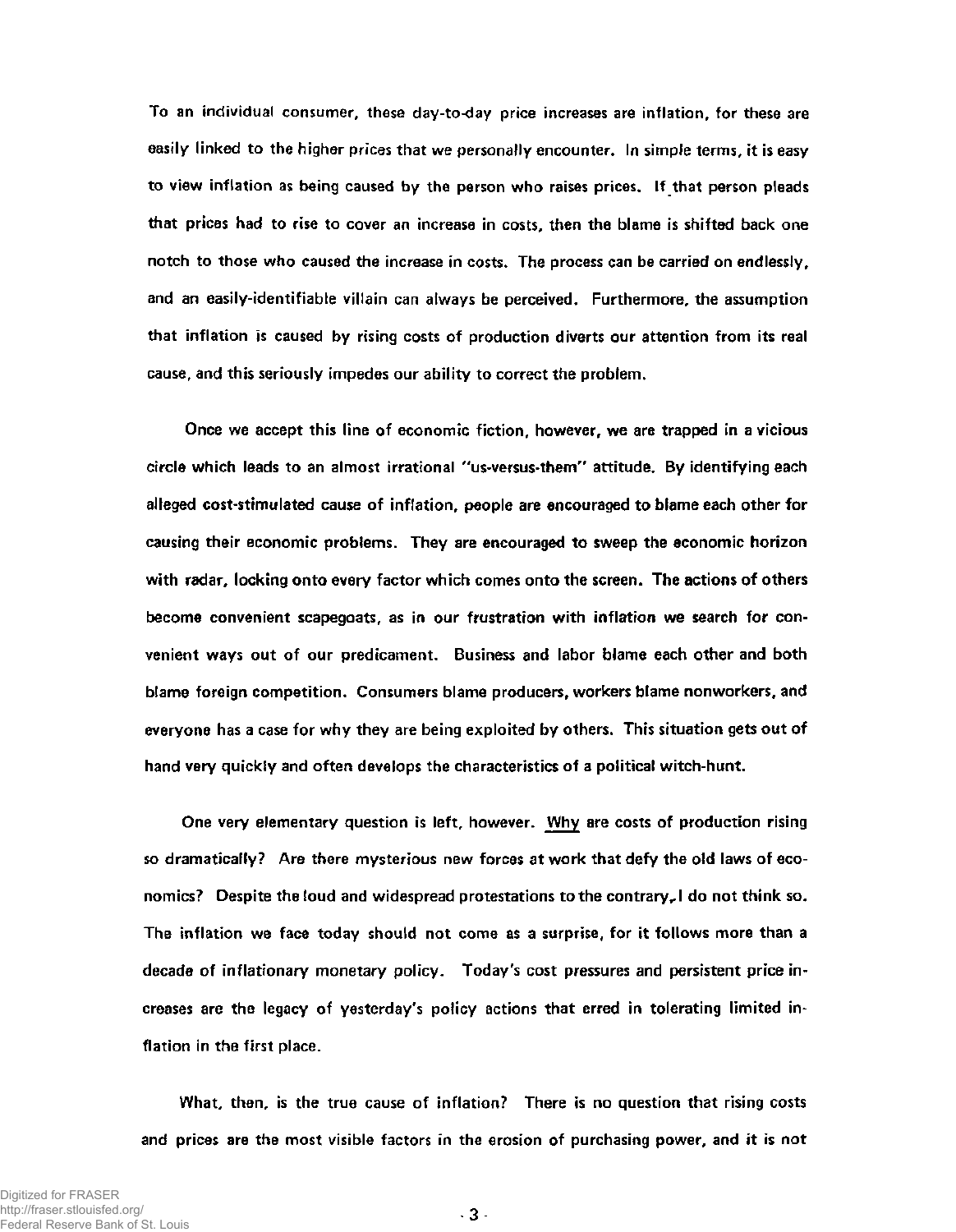**fiction to assert that wages and prices have an impact on one another. Their movements are very closely related. The element of inflationary expectation . . . boosting prices or making higher wage demands in anticipation of continued inflation . . . does contribute to maintaining the momentum of inflation as people try to insulate themselves against further losses by demanding greater compensation for their labor and increased prices for their products.** 

**But it is fiction to view rising costs and prices as independent forces which somehow in themselves cause inflation. Without the infusion of more money, efforts to raise costs and prices encounter the discipline of market forces, and either prices are forced down or reduced demand leads to reduced production and increased unemployment. Rising costs and prices are the result of inflation, not the source of it. What we are currently observing in the economy is the effort of people in the private sector to protect themselves from further losses. They are not causing inflation; they are trying to escape its heavy economic burden, and they will continue to push up costs until they become convinced that the basic source of inflation has been turned off. Confident assurance, stern rhetoric or threatening gestures will not be enough.** 

**Research clearly demonstrates that costs and prices have not, cannot, and will not persistently move upward without more and more money being pumped into the economy. It is the continued infusion of money which stimulates high levels of demand that are required to make these cost increases stick across the economy. Cost problems only occur when the trend of money growth has been excessively rapid! To illustrate what I mean, we might look at the period from 1953 to 1965, the pre-inflation years. During that period money supply growth averaged only 2% per year . . . and prices and labor costs grew roughly at a very similar and modest annual pace of 1.5%. From 1965 through 1978, however, when money supply grew at a brisk 6% a year, prices rose an average of 5.5% and labor costs 6% per annum.** 

**Strong empirical evidence shows that the rate of inflation reflects primarily the** 

**- 4-**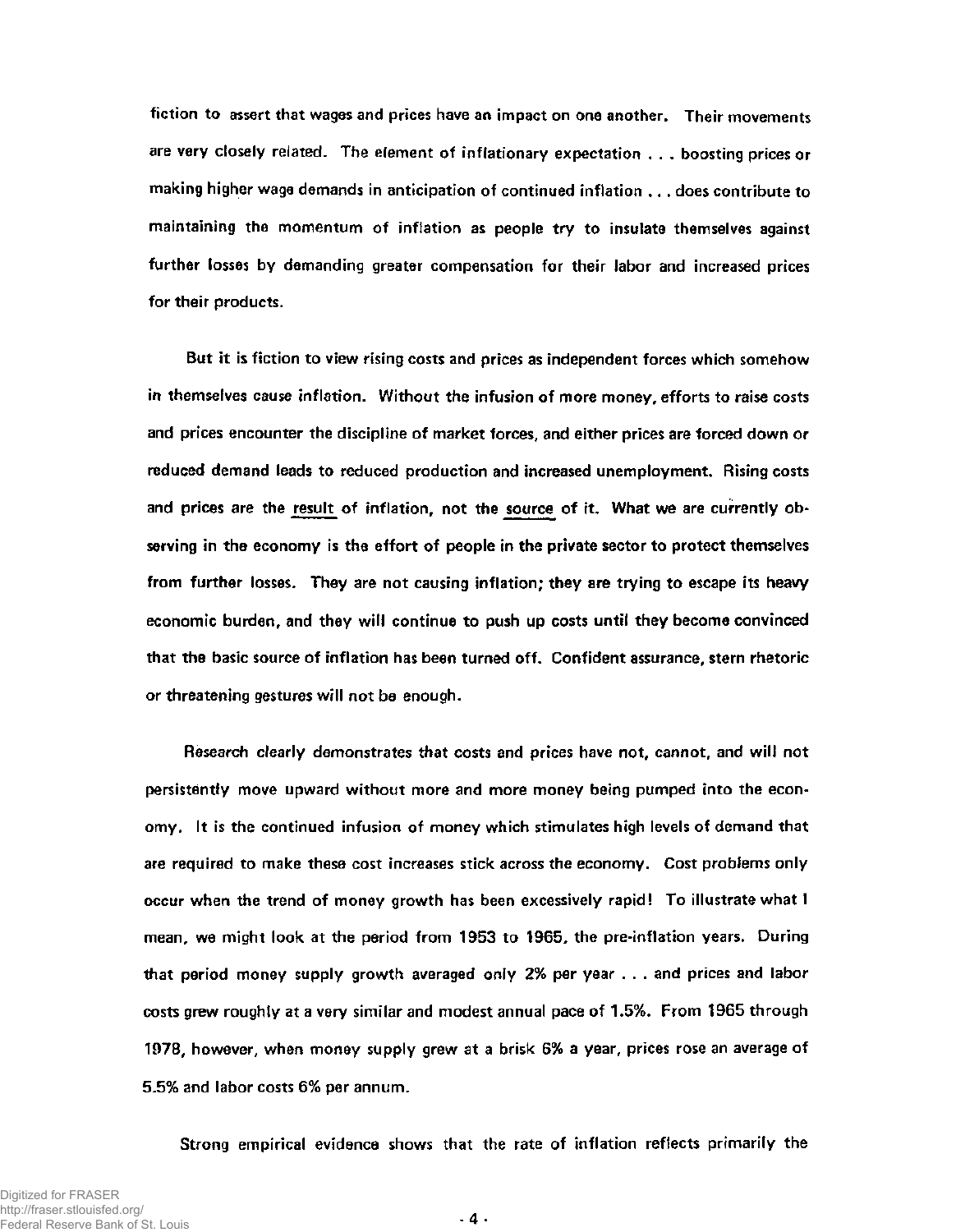**trend of money growth over any prior five-year period. While all sorts of factors, including conditions in labor markets, can cause short-term price fluctuations, the inflation returns to a fundamental, underlying pace consistent with the rate of monetary expansion.** 

**Those who would have us believe that individual wage and price increases are the fundamental causes of inflation suggest that, by controlling the upward movement of wages and prices, we can reduce inflation. I firmly believe that controls, guidelines, quotas . . . call them what you will . .. only serve to redistribute the burden of inflation capriciously across the economy. They will not reduce the inflation. Controls only dam up the flow of the economy, causing it either to seek other channels . . . such as black markets or similar evasions .. . or simply to gather momentum for a new burst of inflation once controls are lifted and the floodgates opened. Trying to combat inflation by focusing attention on individual rises in wages or prices is like attempting to deal with a nuclear accident by recapturing individual particles of nuclear matter already loose in the atmosphere, while failing to cool the overheated nuclear core which caused the accident.** 

**The futility of controls is not hypothesis; it is documented fact. In the period immediately prior to 1943 when wartime controls were imposed, consumer prices were rising at a 6.1% annual rate. The year after controls were lifted, prices zoomed upward 14.4%. In 1961, before guidelines were introduced, prices were increasing 1.1%, a figure the economy could live with. In 1967, after the guidelines had failed, prices more than doubled their earlier growth rate. In this decade, the same thing has happened. Prices rose 4.3% in 1970 before the Nixon controls were imposed. They shot up 9.1% after controls were lifted.** 

**- 5 -**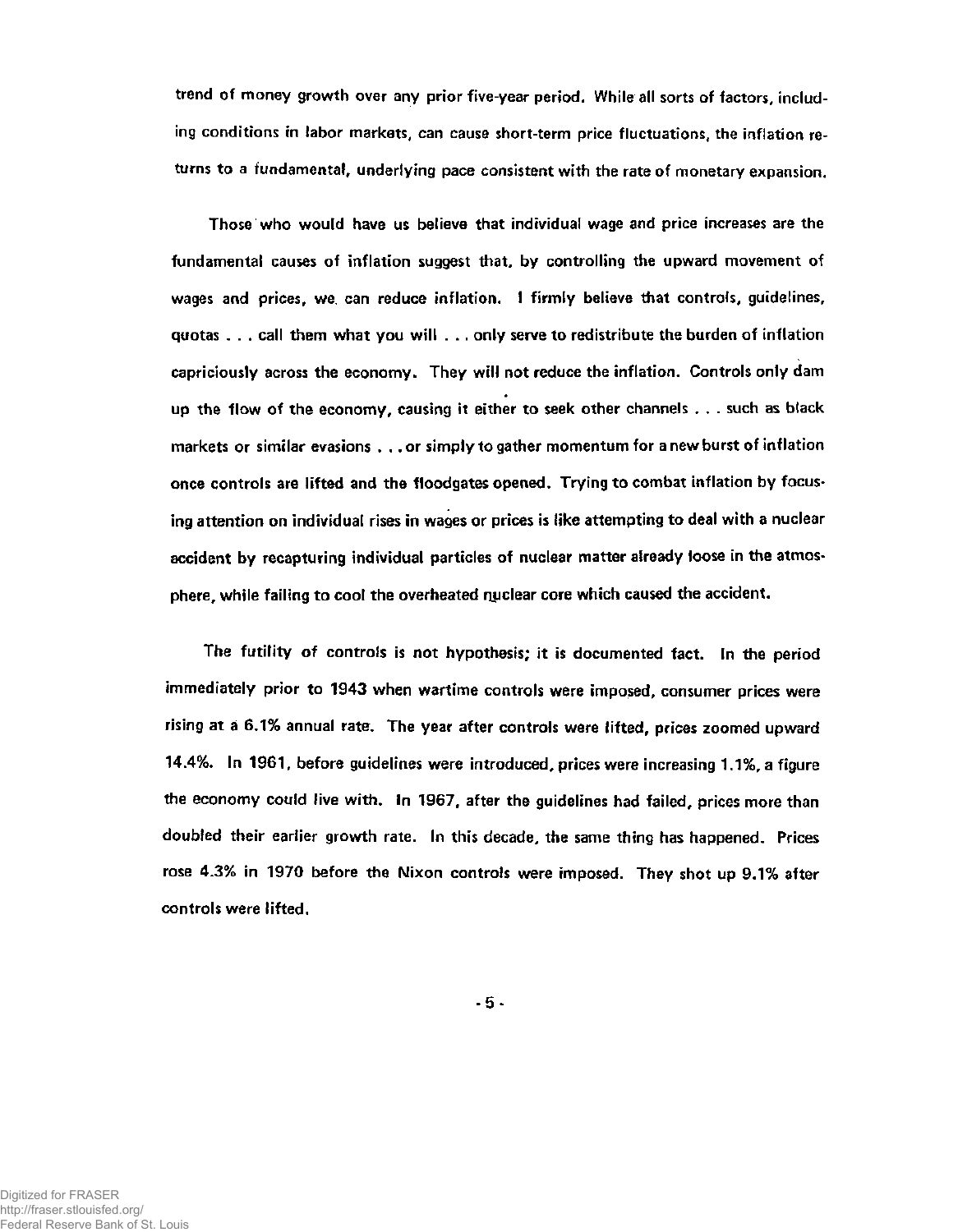**Before any real progress can be expected in the struggle against inflation, we must separate fact from fiction and zero in on the real, not imagined, causes of the problem.** 

**What, then, can we do to reduce inflation? There is only one fundamental cause of inflation and that is excessive monetary growth. There is only one way to reduce inflation without causing a recession and that is by gradually reducing the rate of growth of the money supply.** 

**There is nothing dramatically new about this suggestion. For more than a decade, eminent economists have demonstrated through empirical research that there is a definite and predictable relationship between the rate of growth of money and the increase in the general price level. Several years ago, the Federal Reserve's Open Market Committee gave credence to this relationship by regularly establishing ranges for money growth. The recently-enacted Humphrey-Hawkins Act gives statutory status to the relationship by requiring the Federal Reserve to establish annual rates of growth for the monetary aggregates and to report semiannually to the Joint Economic Committee of Congress the progress in meeting its monetary targets. Slowly, but surely, policymakers are recognizing that monetary restraint is a necessary condition for reducing inflation.** 

**Nevertheless, the change is occurring painfully slowly. There is still more rhetoric than substance in our willingness to control the growth of money. Under current Federal Reserve procedures, if achieving monetary targets has meant destablizing interest rates, interest rate stabilization has come first and monetary control has been relegated a position of secondary importance. And all the while, inflation continues to accelerate!** 

**The time has come to stop relying on measures which have repeatedly failed us in the past. Inflation is sufficiently important to be viewed realistically. It is time to try something that will bring results.** 

**Specifically, monetary policymakers and others who formulate national economic policy should lay aside the fiction of "cost-push" as the primary cause of inflation and**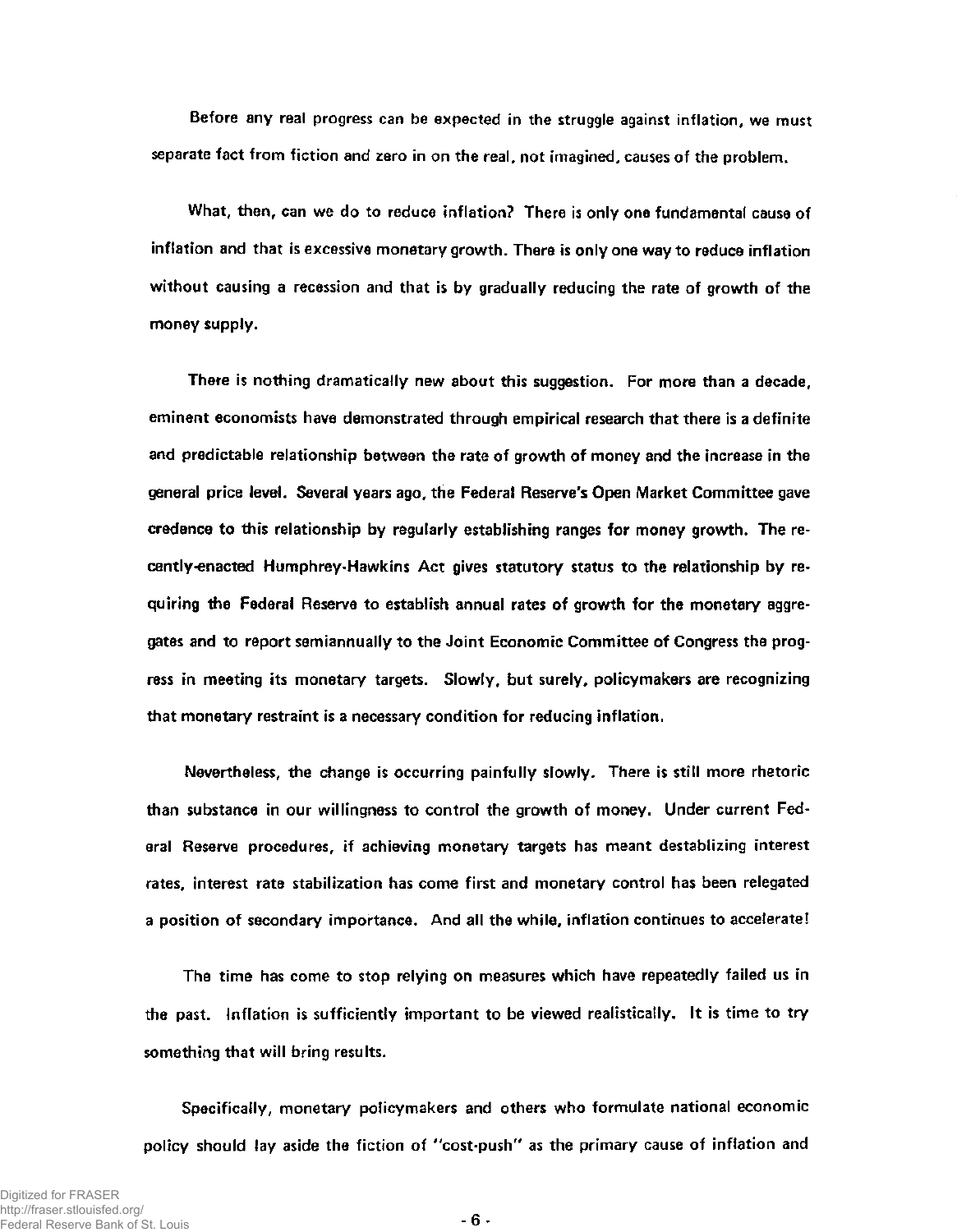**instead, face up to the real cause of the problem, excessive money supply growth. The Federal Open Market Committee should cease its preoccupation with day-to-day stabilization of short-term interest rates and concentrate instead on achieving a gradual reduction in money supply.** 

**Finally, policymakers should "level" with the public and admit that there is no painless way to reduce inflation or any prescription which will bring immediate results. The current inflationary psychology which has been created by the excesses of more than a decade of excessive money growth assures that a period of 18 - 24 months is certain to ensue between a permanent reduction in the rate of growth of the money supply and a measurable effect on inflation.** 

**There is a workable way to reduce the growth of the money supply. The Federal Reserve can readily increase or decrease the money stock through its open market purchase or sale of Treasury securities. All that is needed is a commitment to do what needs to be done!** 

**We face a choice. We can continue to try to adapt to 7% or more annual inflation.. . live with it, complain about it, but nonetheless, accept it as a necessary illness which we can live with more comfortably than if we subject ourselves to a cure. If we choose this course, we must be prepared to accept arbitrary changes in income distribution, slower economic growth, permanently higher unemployment and a reduced standard of living.** 

**Or, we can attack inflation at the source . . . the spigot that controls the flow of dollars into the economy. Certainly there would be costs here, too, but I believe that these would be far less burdensome in the long run than a continued tolerance of inflation.** 

**I am painfully aware that the point of view I have expressed does not enjoy universal acceptance. But the plain truth of the matter is that the economic policies we have tried in the past have not been effective in avoiding or reducing inflation. Inflation is** 

**- 7 -**